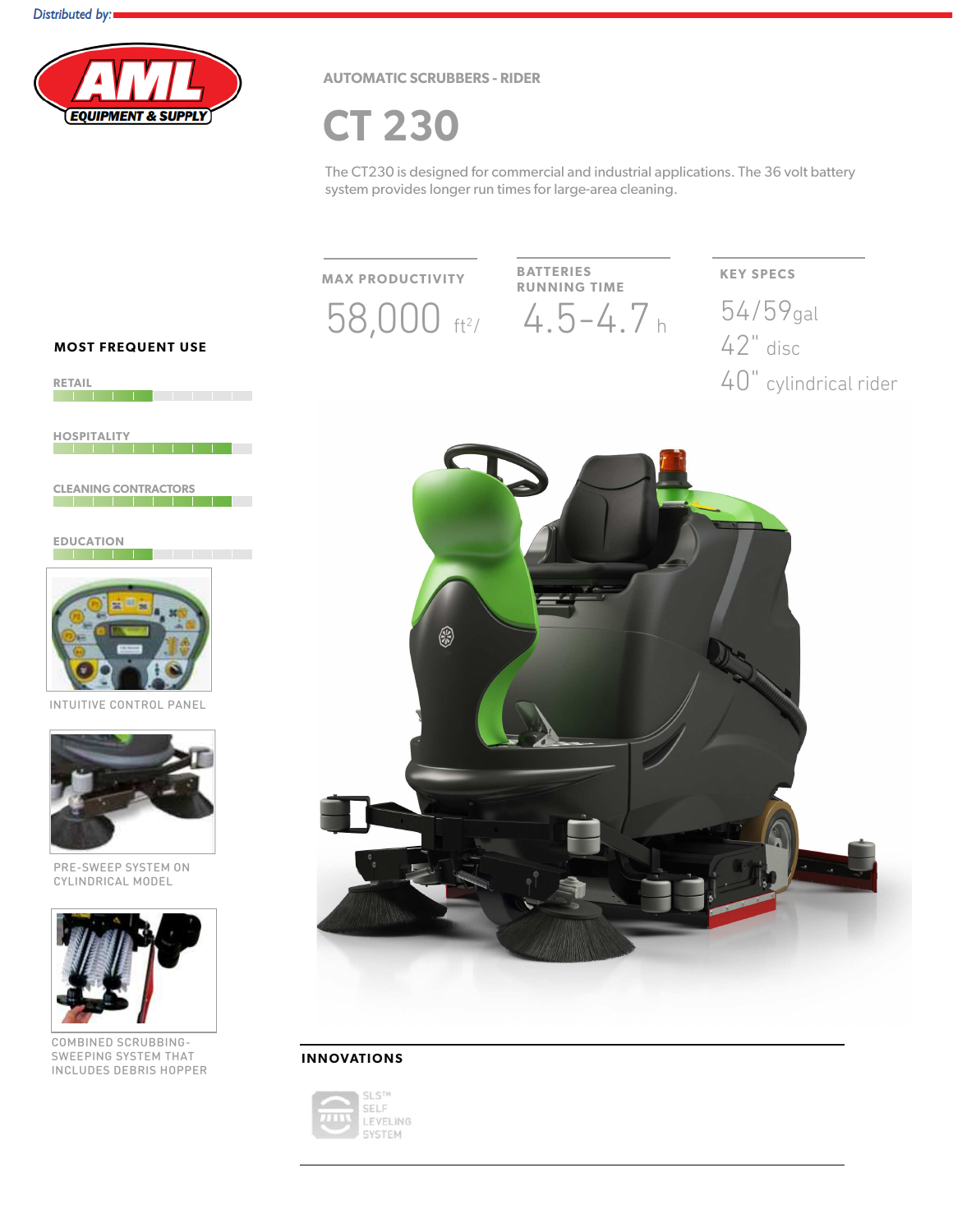**AUTOMATIC SCRUBBER INNOVATION** 

# **CONSTANT CLEANING** PERFORMANCE

**ELECTRONIC SYSTEM** 



#### **INNOVATION**



# SELF-**LEVELLING SYSTEM**

#### **DETAILS**

· The brush pressure with self-leveling and self-adjusting head, allows a perfect fit between the brush and floor

· System available as mechanical, electro mechanical or electronic according to machine models

#### **MACHINES**

· Available on all machines models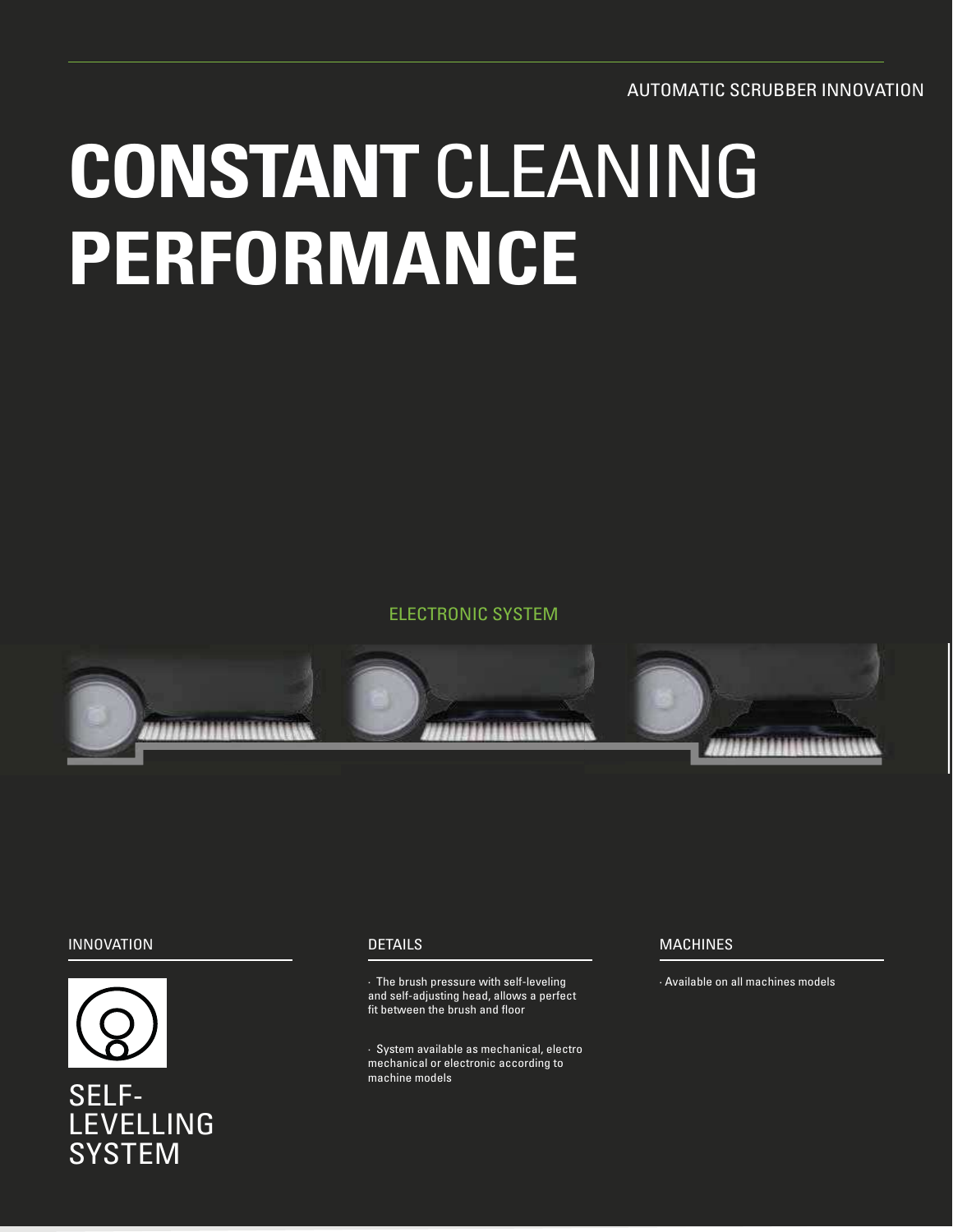

### **Other Features**

- (CFS) Central Flow System solution distribution from brush center
- Great maneuverability with its optimum weight distribution
- Designed to assure minimum noise levels
- Easy to use control panel
- Automatic stop (by pedal release) in working mode
- **Battery level indicator**
- Solution tank discharge hose
- Anti Foam System
- Brush replacement without tools
- Squeegee blades can be used on four sides before  $\bullet$ replacement
- Automatic squeegee lift in reverse
- Squeegee assembly without tools
- Easy access to internal compartments
- Oil bath gear reduction box